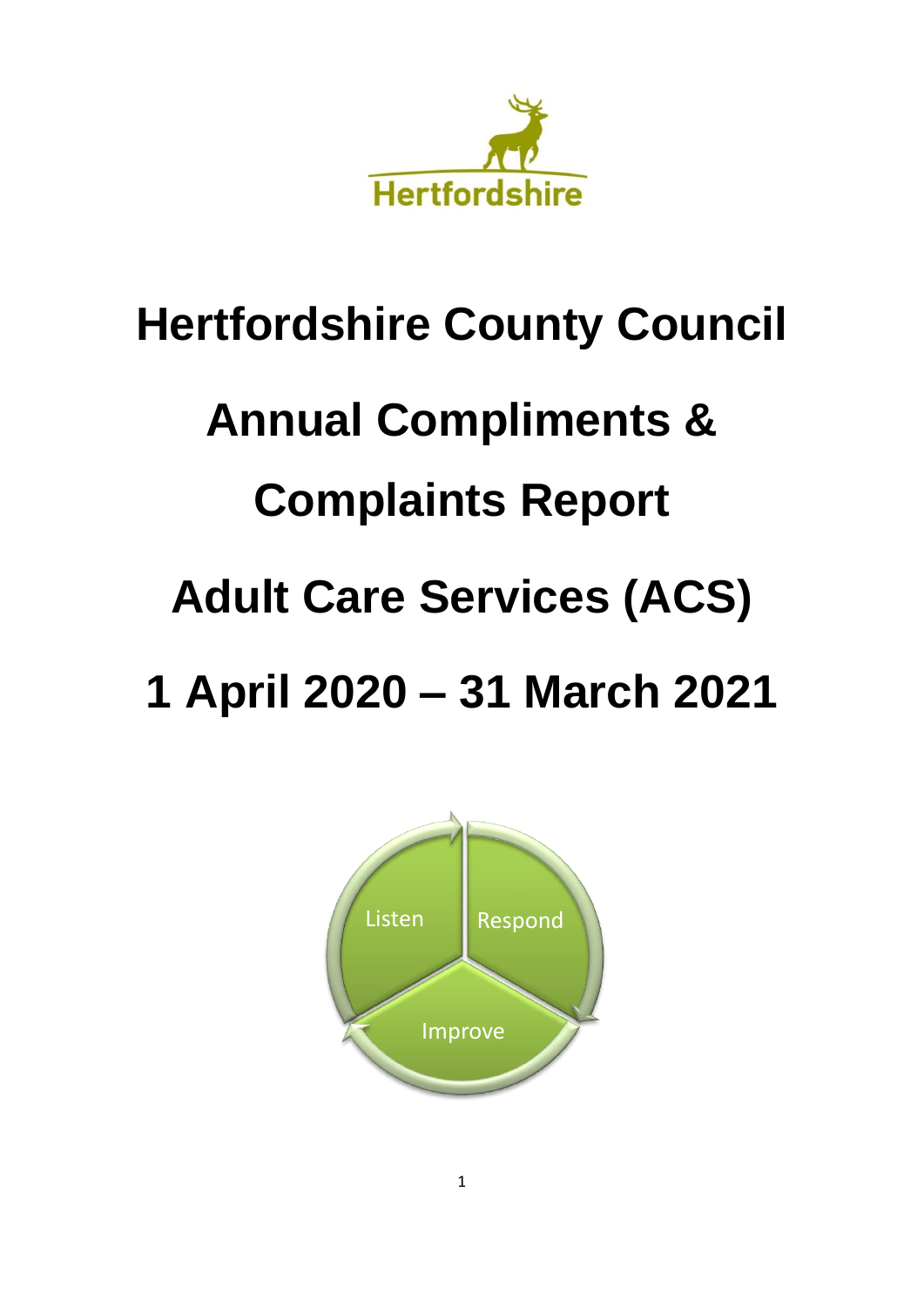### **Contents**

| <b>Feature</b>                                                                                     | Page(s)   |
|----------------------------------------------------------------------------------------------------|-----------|
| <b>Key Statistical Summary</b>                                                                     | 3         |
| Purpose & Summary of the Report                                                                    | 4         |
| Background                                                                                         | $4 - 5$   |
| Compliments                                                                                        | $5-6$     |
| <b>Formal Complaints</b>                                                                           | $6 - 7$   |
| Joint Complaints with Health Partners                                                              | $7 - 8$   |
| <b>Senior Management Reviews (SMRs)</b>                                                            | 8         |
| <b>Overall Outcomes</b>                                                                            | 8         |
| Acknowledgement & Response Timescales                                                              | 9         |
| <b>Local Government and Social Care</b><br><b>Ombudsman Complaints &amp; Financial</b><br>Remedies | $9 - 10$  |
| Learning Points & Actions                                                                          | $10 - 13$ |
| Complaints Developments in 2020/21                                                                 | $13 - 14$ |
| Future Complaints Developments for 2021/22                                                         | 14        |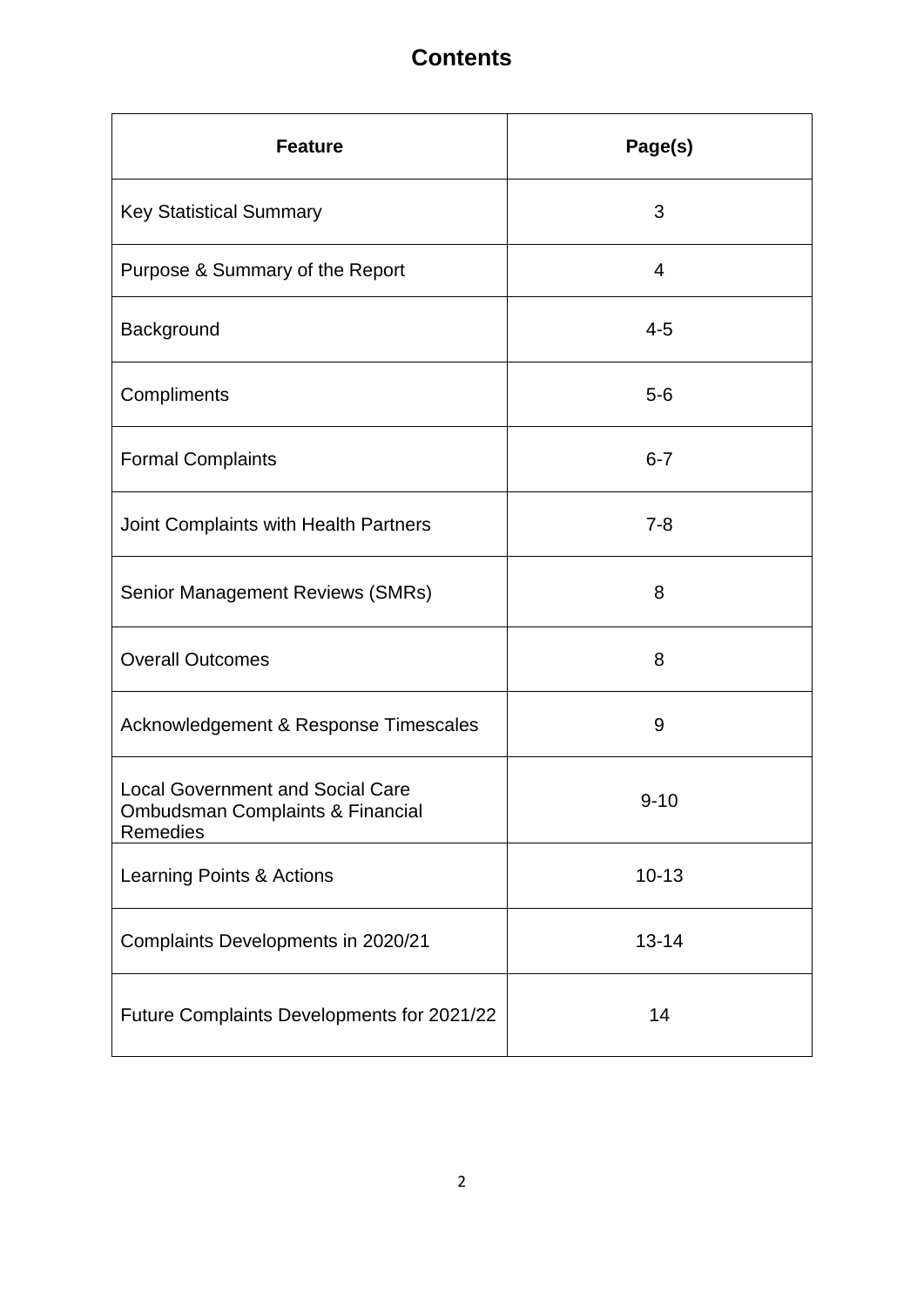#### **1. Key Statistical Summary**

|                                                      | 2020/21 | 2019/20 | Percentage<br>change | <b>Direction</b><br>of Travel |
|------------------------------------------------------|---------|---------|----------------------|-------------------------------|
| <b>Total Number of Compliments</b>                   | 270     | 289     | $-6%$                |                               |
| <b>Total Number of Representations</b>               | 254     | 351     | $-27%$               |                               |
| <b>Total Number of Formal Complaints</b>             | 207     | 311     | $-33%$               |                               |
| <b>Total Number of Informal</b><br>Complaints        | 47      | 35      | 34%                  |                               |
| Acknowledgement timescales met                       | 92%     | 89%     |                      |                               |
| Responses within 10 working days                     | 44%     | 49%     |                      |                               |
| Responses timescales met                             | 82%     | 81%     |                      |                               |
| Formal complaints findings:                          |         |         |                      |                               |
| Upheld                                               | 17%     | 20%     |                      |                               |
| <b>Partially Upheld</b>                              | 18%     | 19%     |                      |                               |
| Not Upheld                                           | 45%     | 51%     |                      |                               |
| <b>Senior Management Reviews</b>                     | 6       | 5       | 20%                  |                               |
| <b>Local Government and Social Care</b><br>Ombudsman | 18      | 22      | $-18%$               |                               |

The reduction of complaints is mostly due to a reduction in new referrals and also cases being managed proactively during the COVID -19 pandemic to ensure vulnerable service users continue to receive services and remain safe. Upheld complaints continue to remain low. LGSCO cases have decreased highlighting good work undertaken by services to resolve complaints to the complainants satisfaction.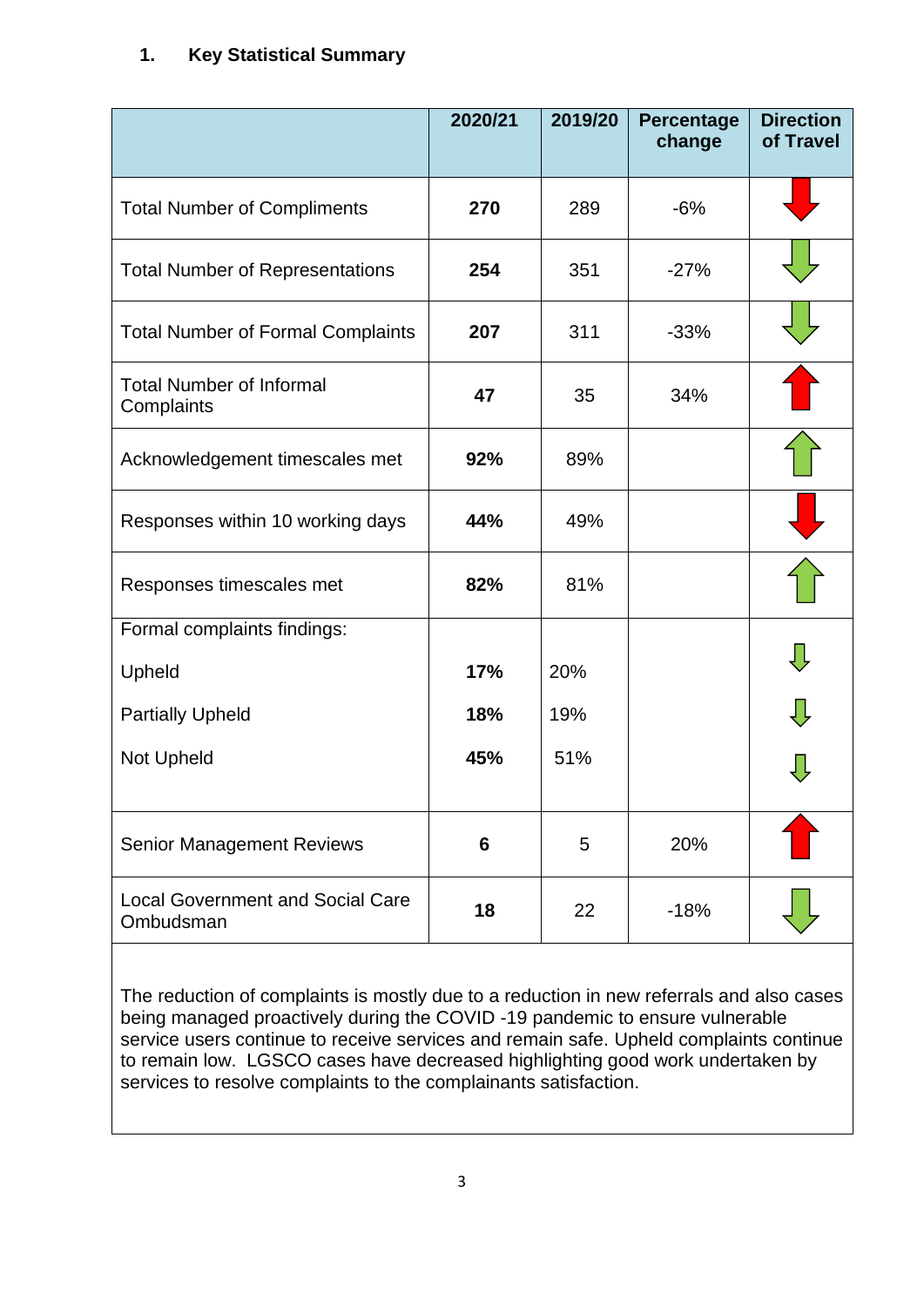#### **2. Purpose & Summary of Report**

- 2.1 To report on the numerical data, themes and learning from complaints received in Adult Care Services (ACS), between 1 April 2020 and 31 March 2021. The numerical figures throughout the report in brackets relate to data from the previous year.
- 2.2 To meet the requirements of the [Local Authority Social Services and](http://www.legislation.gov.uk/uksi/2009/309/regulation/16/made)  [National Health Service Complaints \(England\) Regulations 2009](http://www.legislation.gov.uk/uksi/2009/309/regulation/16/made) where Councils with statutory social services have a responsibility to produce a public annual complaints report.
- 2.3 This report provides analysis and commentary for ACS on all complaints managed under the [Adult Care Services Statutory Complaints Procedure.](https://www.hertfordshire.gov.uk/About-the-council/Complain-or-comment/Make-a-complaint.aspx)
- 2.4 Correspondence received by the ACS Director's office from Councillors, MPs and/or members of the public are processed as logged letters. These do not form part of the complaints process and therefore do not feature in this report.
- 2.5 The primary objective of the Complaints Team is to ensure that service complaints are handled appropriately with a focus on delivering customer centred outcomes in a timely manner where possible. This is achieved through listening, responding and supporting ACS with any learning / service improvements actions following investigation. In addition to this, the Complaints Team highlight key trends that emerge each year and any recommendations that would improve how department operates. Adult Care Services teams retains overall responsibility for processing their complaints and implementing any service improvements, with assistance from the Complaints Team on complex cases.

#### **3. Background**

- 3.1 Statutory social services complaints are defined as expressions of dissatisfaction about social care staff or social services policies and procedures. The current complaints regulations were introduced in April 2009. These place a duty on both the Council and NHS partners to coordinate one response if a person's complaint crosses more than one organisation.
- 3.2 The Complaints Regulations also promotes the use of complaint plans for more complex cases, which may require more time to investigate and resolve. Actions and timescales are agreed with the complainant at the start of the process and are completed by designated officers.
- 3.3 All complaints are taken seriously by the Complaints Team on behalf of Adult Care Services, which has robust processes for considering and implementing any learning following investigations.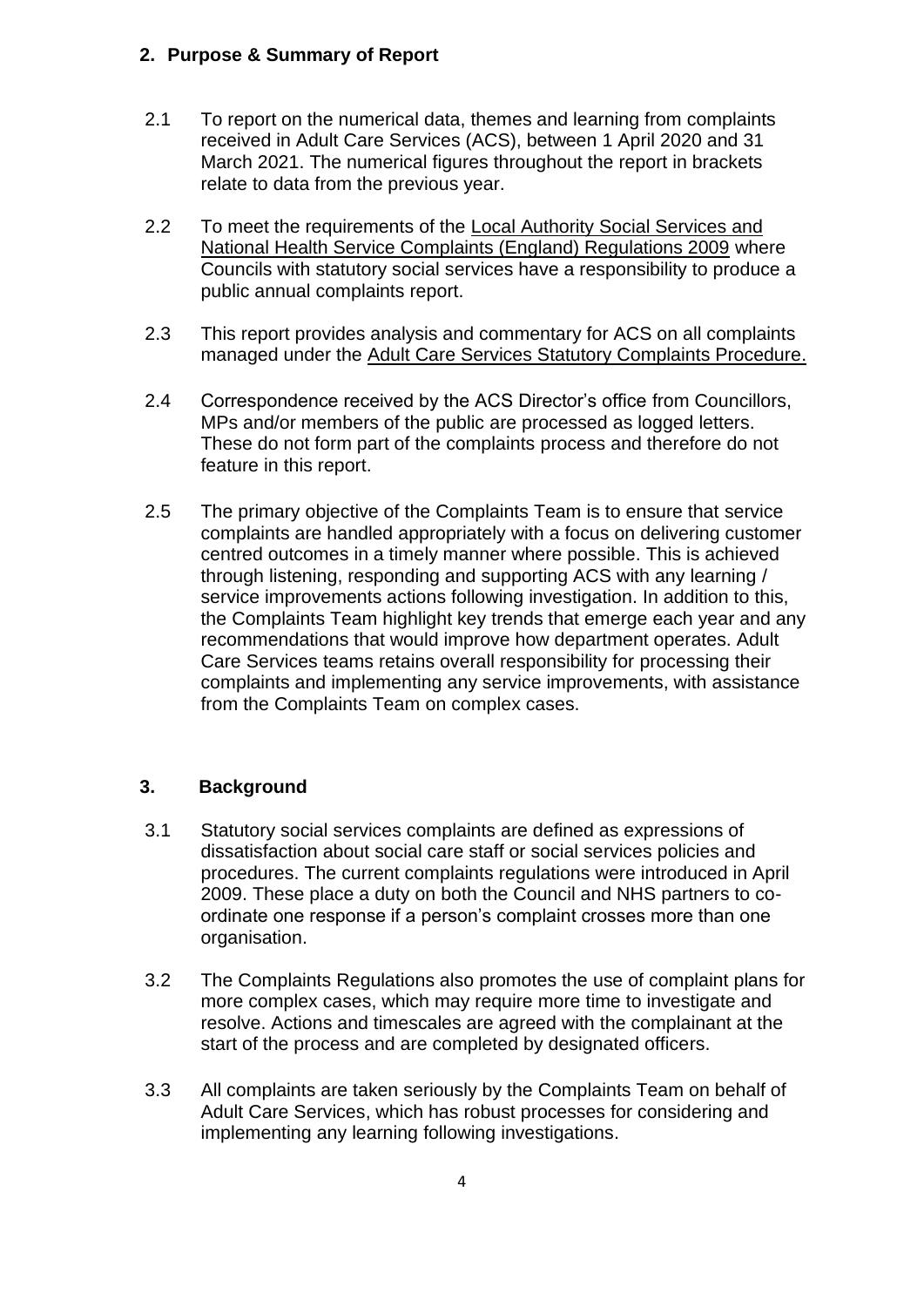- 3.4 The Complaints Team promotes complainants' rights to be heard whilst bearing in mind the Local Authority's duty to ensure the effective and proportionate expenditure of public funds.
- 3.5 There is a statutory 12 month time limit on making a complaint to the Local Authority. The Complaints Manager may exercise the discretion to consider a complaint made outside of this time frame on a case by case basis, but this is not guaranteed.
- 3.6 Since October 2010 the jurisdiction of the Local Government and Social Care Ombudsman (LGSCO) was extended such that the LGSCO can now consider complaints from self-funding service users about independent care providers. The LGSCO works closely with the independent regulator of all health and social care services in England, the Care Quality Commission (CQC).
- 3.7 Recurring issues; complaints will not be accepted if they are the same as or substantively the same as complaints that have previously exhausted all stages of the county council's complaints procedure.
- 3.8 The Complaints Team liaises regularly with:
	- Complainants
	- Advocates
	- Operational Service Managers
	- Health Partners for Joint Complaints
	- The Council's Legal Department
	- Learning and Organisational Development (L&OD) Section
	- Local Government and Social Care Ombudsman (LGSCO)

#### **4. Compliments**

4.1 Service users and external professionals are actively encouraged to register any positive feedback that they have about Adult Care Services. This forms part of the reporting process to highlight the good work undertaken by officers and teams. Compliments are shared with teams and across the wider department to highlight good practice and appreciation from service users.

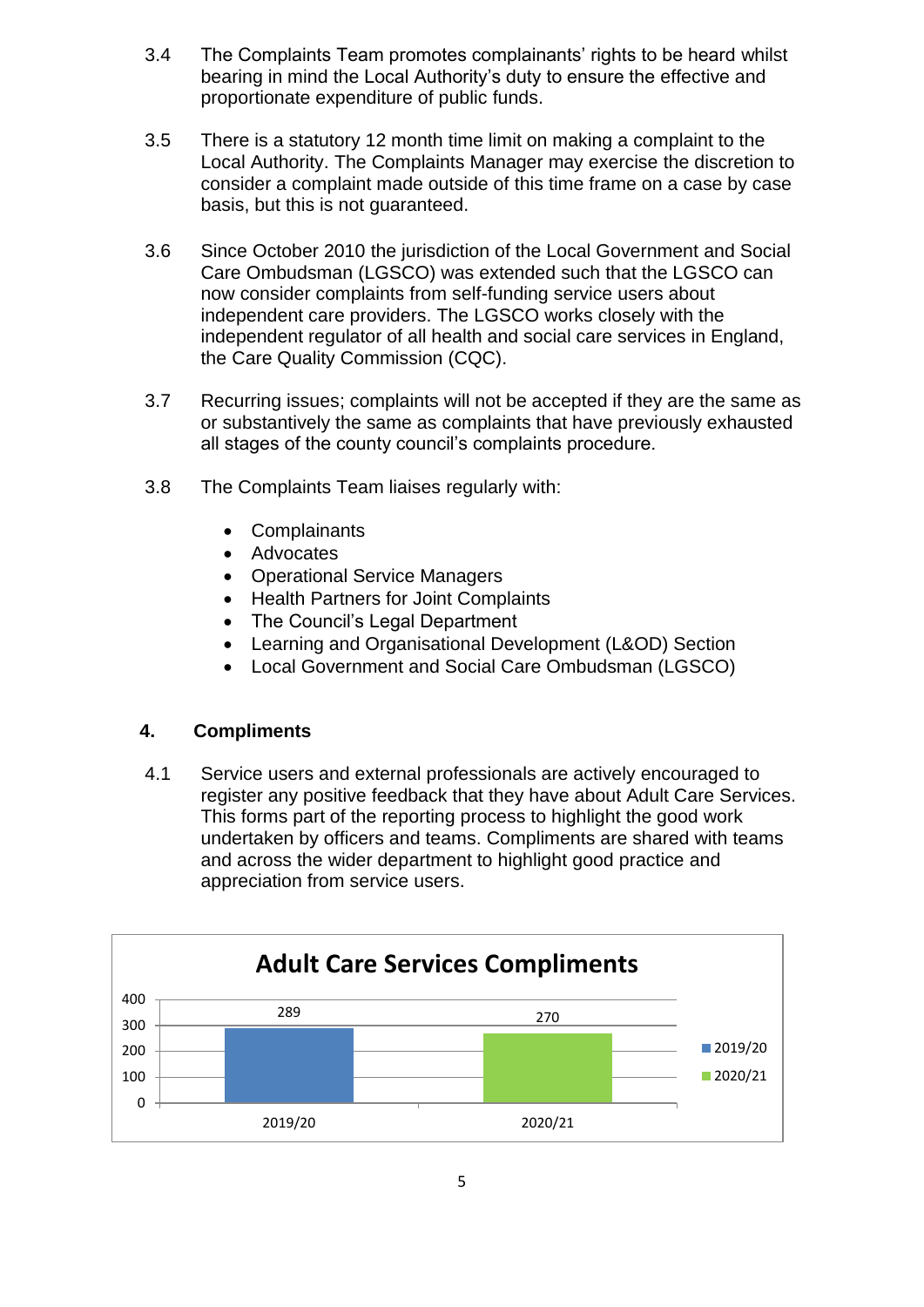- 4.2 A total of **270** compliments were received in respect of Adult Care Services, showing a decrease of 7% in relation to the previous year, when a total of **289** compliments were received.
- 4.3 The vast majority of compliments were praise for individual workers and services and how their actions had improved outcomes and prospects for service users.
- 4.4 The Complaints Manager will continue to remind teams across Adult Care Services of the importance of registering the compliments they receive so that they can be reported, celebrated and shared for improving services.

#### **5. Formal Complaints**

| Services Area                               | 2020/21 | 2019/20 |
|---------------------------------------------|---------|---------|
| Older People Physical Disability & Extended | 110     | 151     |
| Involvement Team (OPPD & EIT)               |         |         |
| <b>Adult Disability Services (ADS)</b>      | 43      | 41      |
| 0-25 Together Service                       | 9       | 14      |
| <b>In-House Services</b>                    |         | 5       |
| Finance                                     | 18      | 62      |
| Social Care Access Service (SCAS)           |         | 15      |
| <b>Customer Services (Blue Badge)</b>       |         | 19      |
| Other (Commissioning & Equipment Services)  | 12      |         |
| Total                                       | 207     | 311     |



- 5.1 There was a total of **207** formal complaints in respect of Adult Care Services. This represents a decrease of 33**%** from the previous year when **311** formal complaints were processed.
- 5.2 It is difficult to draw firm conclusions regarding complaints activity during 2020/21 as it is likely to be an anomalous year. A key factor to consider is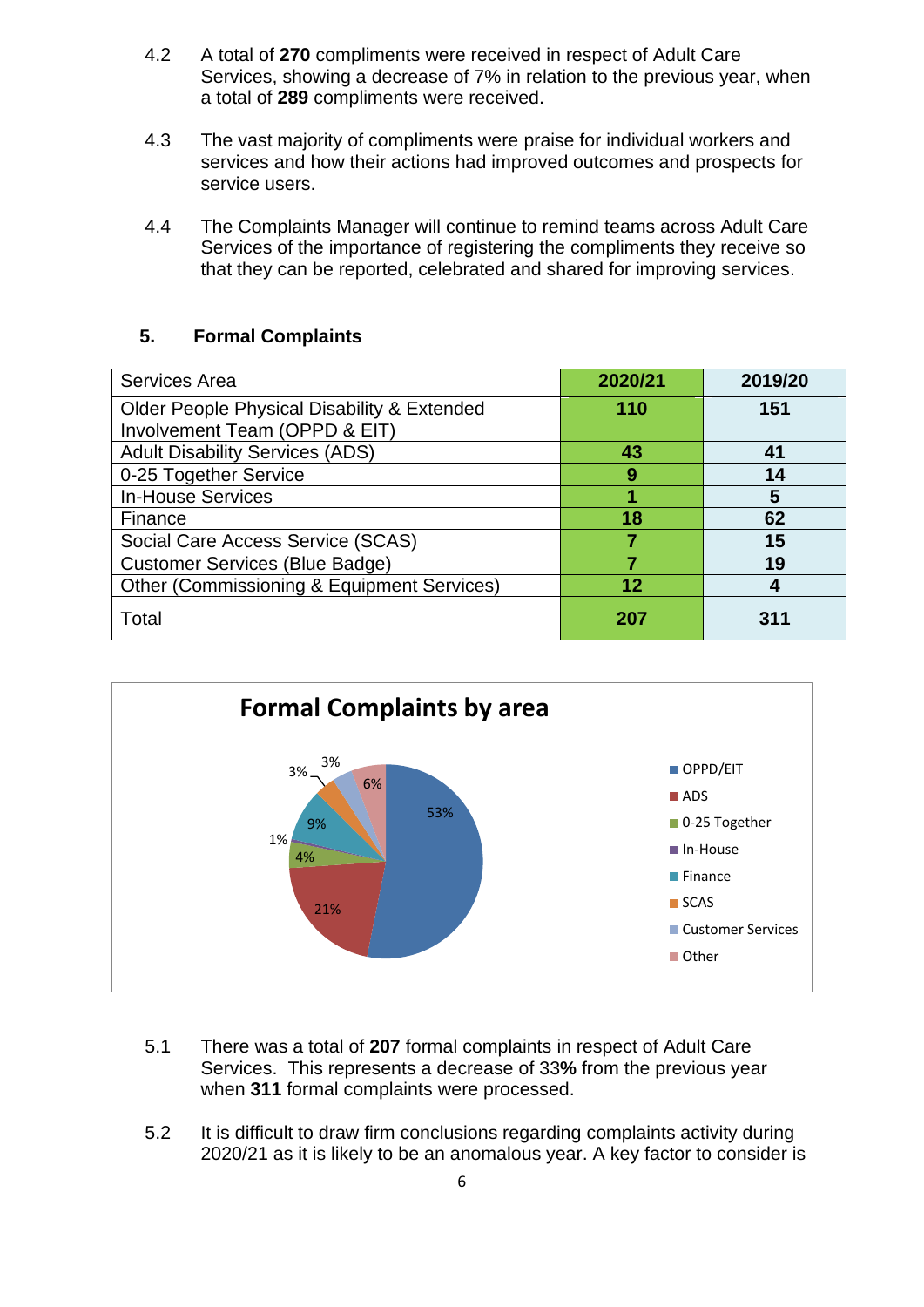that we have seen fewer referrals and assessments taking place for OPPD and the financial assessment process. This is likely due to the government picking up funding for all people receiving social care following hospital discharge. It is possible that complaints will therefore rise as we enter the 2021/22 financial year and the regularisation of the situation takes effect.

- 5.3 The reduction of 0-25 Together complaints is due to the service responding to service users more proactively and managing these concerns outside of the complaints process to enable a faster resolution and avoid matters escalating.
- 5.4 Figures for Blue Badge complaints reduced as there has been many improvements to the service within 2020/21 resulting in badges being issued more effectively meaning less complaints.
- 5.5 The Complaints Manager attends complaints review meetings with individual areas, on a regular basis, to discuss all complaints with Service managers and Heads of service and to provide advice on how to respond to more complex cases.



Key:

 HPFT: Hertfordshire Partnership University NHS Foundation Trust WHHT: West Hertfordshire Hospitals NHS Trust WGH: Watford General Hospital

- 5.6 The number of complaints dealt with as joint with **Health Partners** totalled **20**, representing an increase of 17% from the previous year, when **17** joint complaints were undertaken under the Hertfordshire Joint Protocol.
- 5.7 Joint complaints cover a broad range of issues including (but not limited to):
	- Care availability / suitability on discharge from hospital
	- Procurement of commissioned services, including home care and respite for service users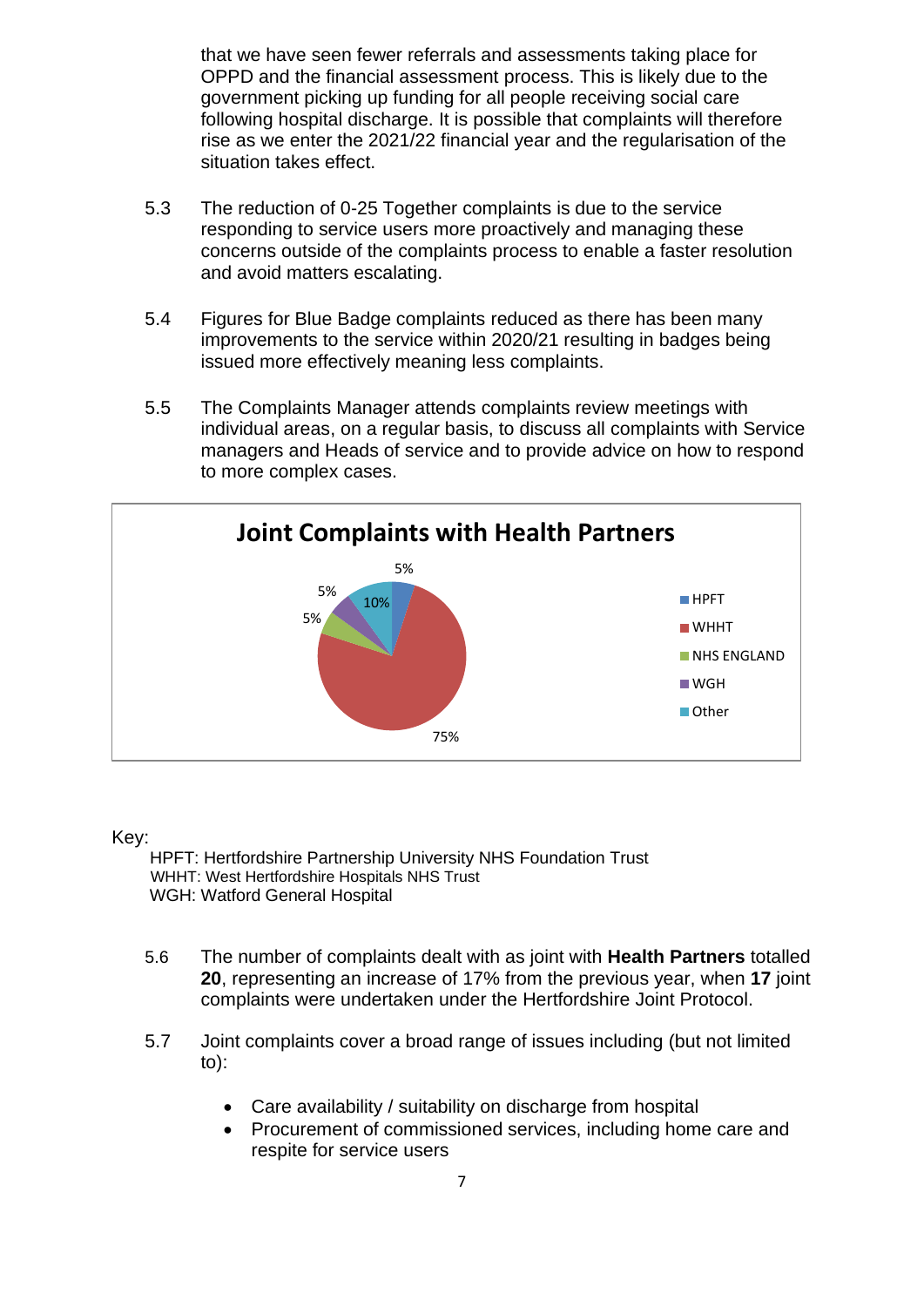- Poor or delayed communications
- Issues relating to charging for services post health interventions
- 5.8 The Complaints Manager is directly involved in all joint complaints, monitoring progress/deadlines and attending meetings with health partners to discuss complex cases.

#### **6. Senior Management Reviews (SMRs)**

- 6.1 SMR is a further review that applies in circumstances where initial responses may not have addressed all of the issues raised and/or were challenged by complainants. This helps to resolve complaints as swiftly as possible.
- 6.2 **6** (5) Complaints were escalated on to a Senior Manager for review. **1** SMR was not upheld, whilst **5** were partially upheld. Communication concerns, delays in assessments and issues around care were the main themes of these reviews.



**7. Overall outcomes** *(including informal concerns)*

- 7.1 From the **254** representations received, **207** were progressed as formal complaints, **43** were dealt with informally and **1** was refused (due to lack of consent from service users to complain on their behalf / events that happened over a year before being complained.
- 7.2 The main themes identified through the complaints process were:
	- Disputed charges or cost of service
	- Communication concerns
	- Delays in assessment
	- Dissatisfaction with care plans, assessments or reviews

*For information on learning points from these themes and actions taken to improve services please refer to Section 9*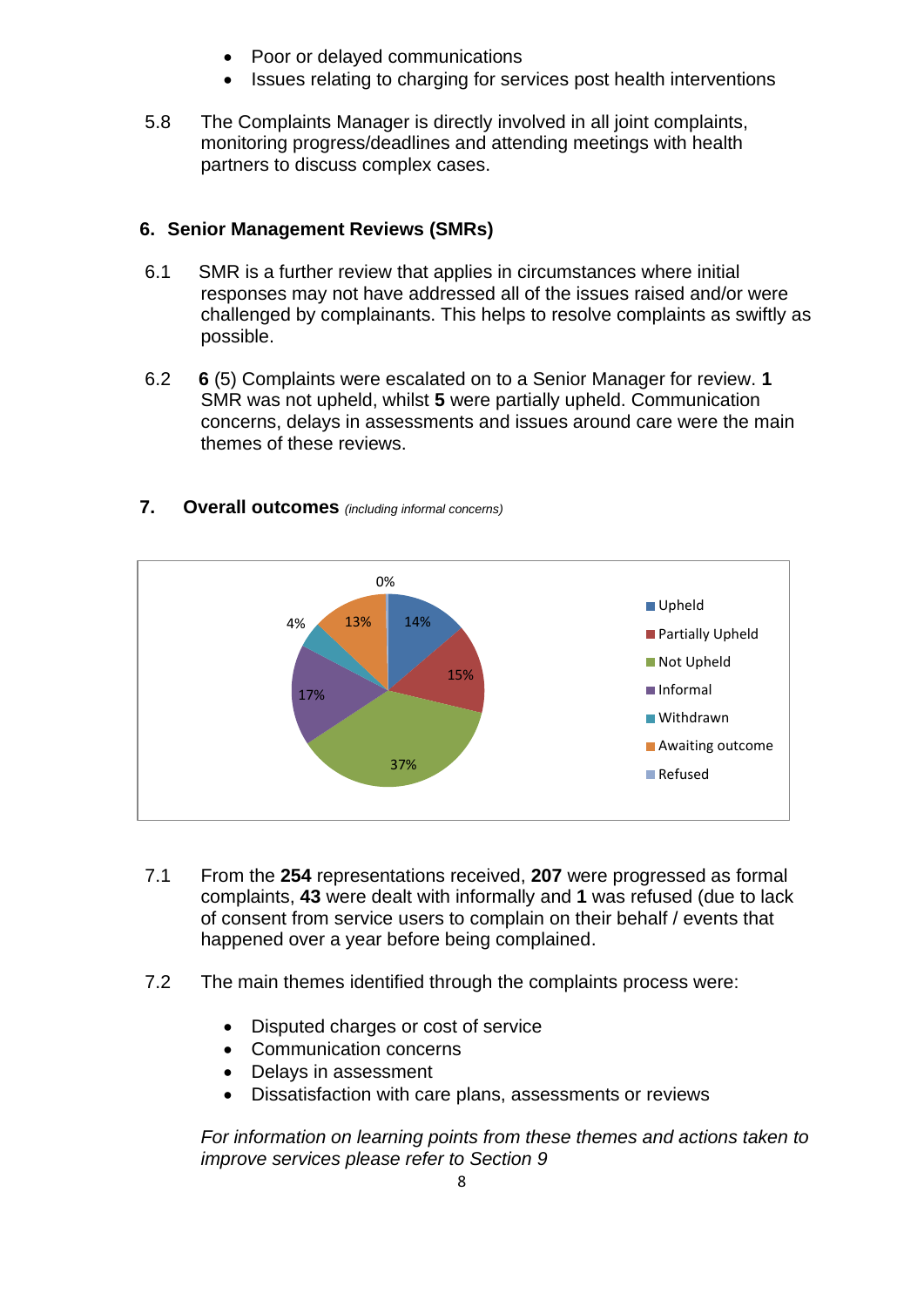

7.4 **92%** (89%) of acknowledgements were completed within the 3 working days statutory requirements.



- 7.5 The timescale for resolution of a complaint as set out in the best practice guidance is 5 weeks (25 working days). However, some complaints, due to their complexity, will have had a complaints plan agreed which often includes a revised timescale for response.
- 7.6 **Overall, 82%** (81%) of all responses were completed within statutory and/or agreed timescales. **44%** (39%) were responded within 2 weeks (10 working days).

#### **8. Local Government and Social Care Ombudsman**

| <b>LGSCO</b>                           | 2020/21 | 2019/20 |
|----------------------------------------|---------|---------|
| <b>New</b><br>enquiries/investigations | 18      | 22      |
| <b>Financial remedies</b><br>paid      | £2,370  | £4,606  |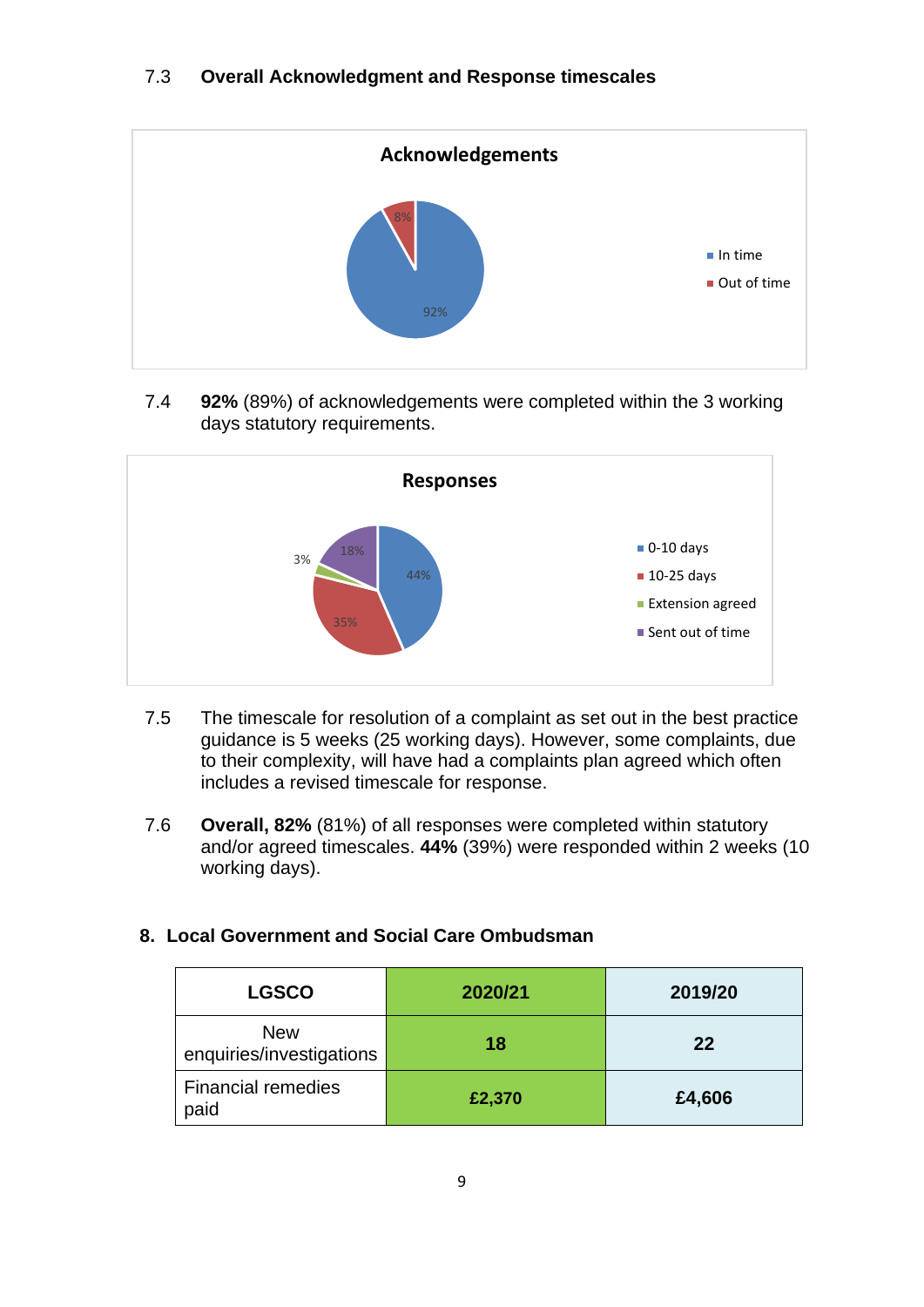- 8.1 A total of **18** complaints were received from the Ombudsman. This represents a decrease of 18% compared to the previous year, when **22** complaints were received.
- 8.2 From the total of **18,** the LGSCO decided not to investigate **7** complaints. **1** completed the LGO investigation and **10** were waiting for further communication from the LGSCO when this report was completed. The main themes of the complaints received were related to disputed charges / cost of service, communication concerns and unhappy with assessment.
- 8.3 The LGSCO found some fault in the **1** complaint which completed investigation however no further action was recommended.
- 8.4 Additionally, **8** decisions were received regarding complaints from previous years. **1** the LGSCO decided not to investigate, **1** had no fault and **6** had some fault identified (**2** with no injustice caused).
- 8.5 The cases that had faults identified, including decisions regarding complaints from previous years, necessitated a financial remedy in recognition of fault, injustice, distress or time and trouble. These cases saw a total of **£2,370** being awarded. This represents a decrease of **49%%,** when compared with the total **£4,606** awarded in the previous year. This illustrates the benefits of the Complaints Manager having early discussions with the LGSCO to ensure full clarity from the outset resulting in low numbers of adverse findings.
- 8.6 All financial remedies paid out during 2020/21 featured LGSCO involvement.
- 8.7 Overall, LGSCO findings against the Council have remained low. Accordingly, the complaints processes in Adult Care Services are broadly robust and fair

#### **9. Main learning points arising from Adult Care Services Complaints**

- 9.1 The learning points identified below have already been discussed with individual officers, within team meetings. This is also part of the staff complaints training delivered by the Complaints Manager (CM) across ACS, covering the complaints process and letter writing guidance.
- 9.2 The CM meets quarterly with the Learning and Development Manager to discuss trends in complaints so that training can be identified to meet the needs highlighted through complaints.
- 9.3 Quarterly and six monthly reports were produced in addition to the annual report to look at trends and identify learning to avoid repeat complaints. These reports are discussed and presented to senior board.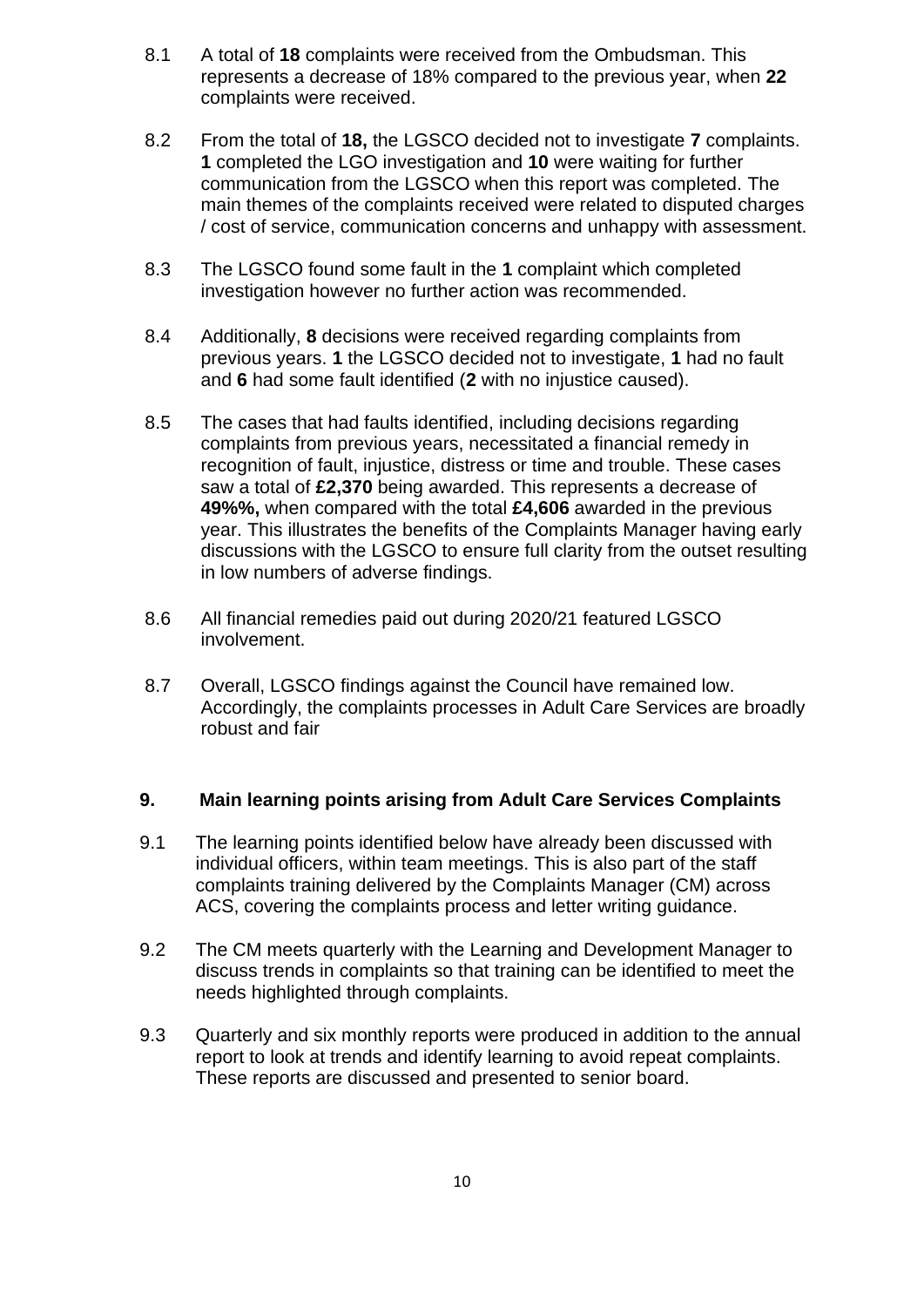- 9.4 Learning Action plans have been developed by the Complaints Manager and implemented on all LGSCO cases where fault has been found. This will ensure learning is followed through with evidence.
- 9.5 The Complaints Manager discusses learning points from complaints with Service Managers and Heads of Service during complaints review meetings and advises on further actions to ensure that errors will not recur.



Direct Payment agreement in an Direct Payment Policy amended to reflect that only the Head of Service has authority to terminate emergency.

Reminder sent to officers of the importance of recording accurate case notes when discussing the Charging Policy with a Service User.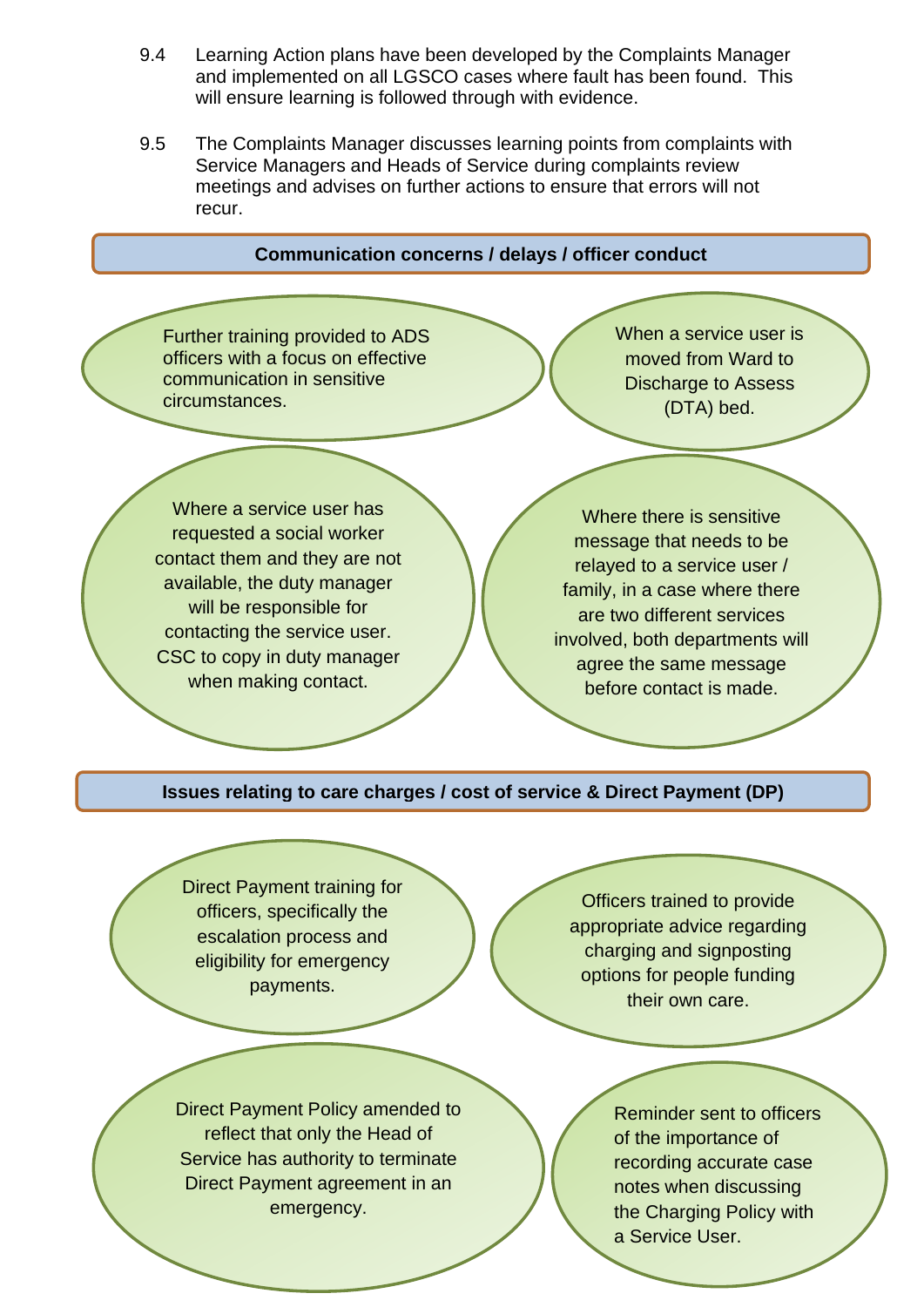#### **Dissatisfaction with care plans, assessments or reviews**

HCS Policy 861 amended in line with Continuing Health Care and NHS. Reminder sent to officers to complete checklist and forward to CCG.

Training for officers to ensure Connected Lives Assessment and Care and Support Plans are Care Act compliant.

Whilst undertaking assessments that are not face to face due to the COVID-19 restrictions, allocated workers will increase the timescale for assessing to ensure they reach a holistic view of the circumstances.

> Where there is a new prioritisation of cases which results in a service user's need of assessment being rescheduled, the manager will contact Service User to advise of potential delay.

#### **Learning/service improvements undertaken:**

So What…

- 9.6 It is important to note that learning is not always possible from individual worker errors and this type of learning is generally undertaken in 1 to 1 management supervision. Where trends arise, this is then reviewed by the Complaints Manager.
- 9.7 The learning points identified through trends are regularly discussed with individual officers, within team meetings and will also form part of the staff complaints training delivered by the Complaints Manager (CM) across ACS. The CM attends complaints review meetings to support Senior Managers in processing the learning and ensure they demonstrate how this will be evidenced.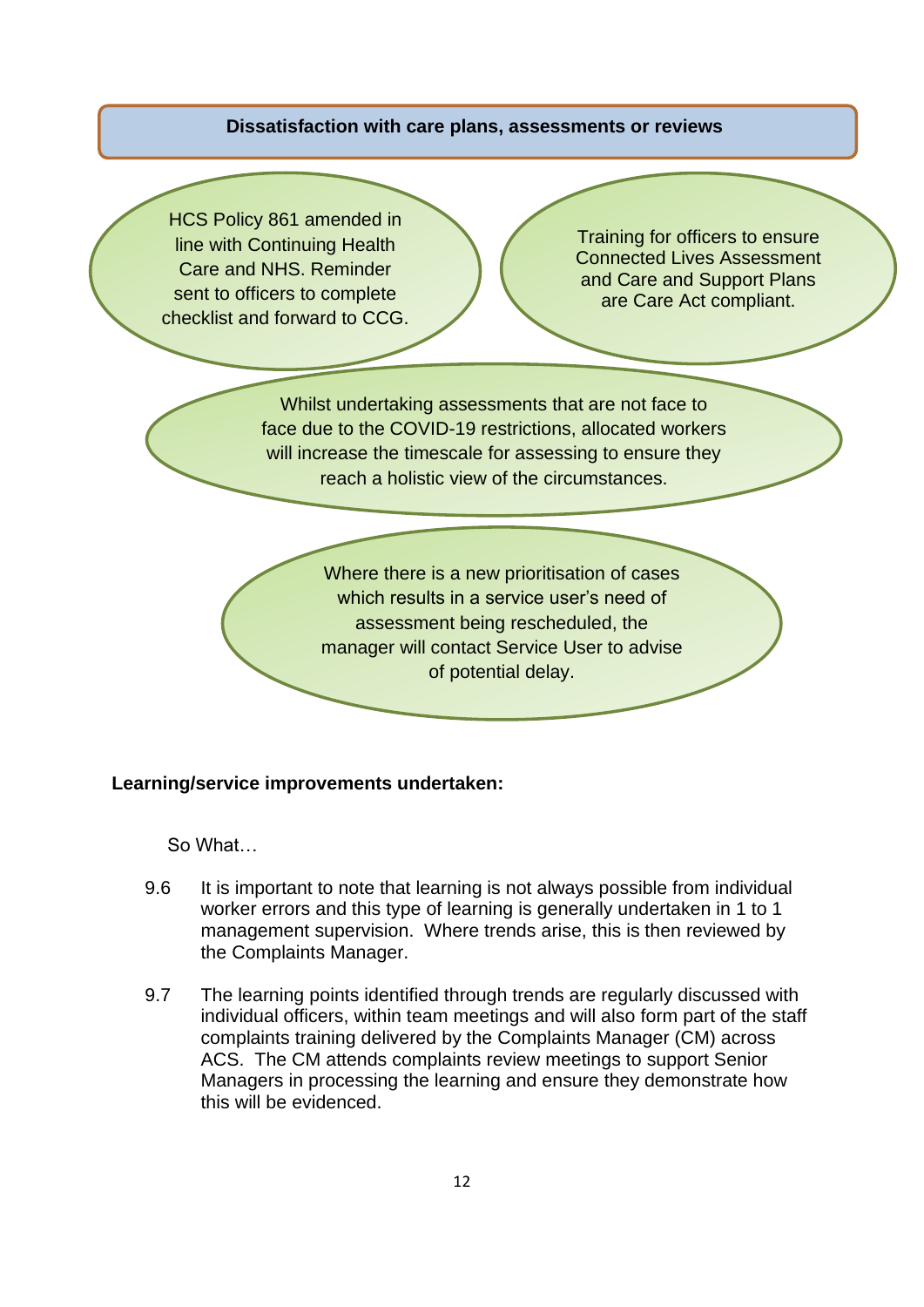9.8 Learning trends are then reported to senior boards on a quarterly basis. The CM presents this report to senior board officers, who then share with their teams and managers to ensure learning from complaints is embedded and added into practice development (alongside L&OD interventions).

| 9.9                                                 |                                                                                                                                                                                                                                                                                                     |  |
|-----------------------------------------------------|-----------------------------------------------------------------------------------------------------------------------------------------------------------------------------------------------------------------------------------------------------------------------------------------------------|--|
| <b>You Said:</b>                                    | We did:                                                                                                                                                                                                                                                                                             |  |
| ACS referral not followed up                        | In future, on receipt of a new referral a<br>telephone call will be made to the<br>referrer to acknowledge. An<br>acknowledgement letter will also be sent<br>out with contact details to enable the<br>referrer to make contact should their<br>circumstances change, or the concerns<br>escalate. |  |
| Delay in service user being moved<br>nearer family. | The Accommodation Choices Policy has<br>been amended and an Accommodation<br>Choices Factsheet produce which will<br>provide information on the options<br>available in these circumstances.                                                                                                        |  |
| Appointeeship                                       | Service users under corporate<br>appointeeship who require the setup of<br>Direct Debit's will be prioritised to avoid<br>unnecessary debt being accrued.                                                                                                                                           |  |
| Safeguarding                                        | Where the outcomes of repeated<br>safeguarding concerns raised are<br>unsubstantiated, these will be monitored<br>for malicious intent.                                                                                                                                                             |  |

#### **10. Complaints Developments in 2020/21**

- 10.1 Complaints Manager to continue the role of the Link Officer for the Ombudsman on behalf of all services across Hertfordshire County Council. The Complaints Team supported through gathering appropriate information, preparing templates, monitoring deadlines and finalising responses to the LGSCO.
- 10.2 Staff training provided to all ACS officers with a higher focus on Senior Managers directly responding to complaints. Training included how to effectively manage and respond to complaints at all stages of the complaints process, improvements to services / learning actions from complaints and the importance of recording compliments in order to highlight the good work of staff.
- 10.3 Policy and factsheet reviewed to provide greater clarity.
- 10.4 Website page and automated replies were updated to provide clearer information about complaint response timescales.